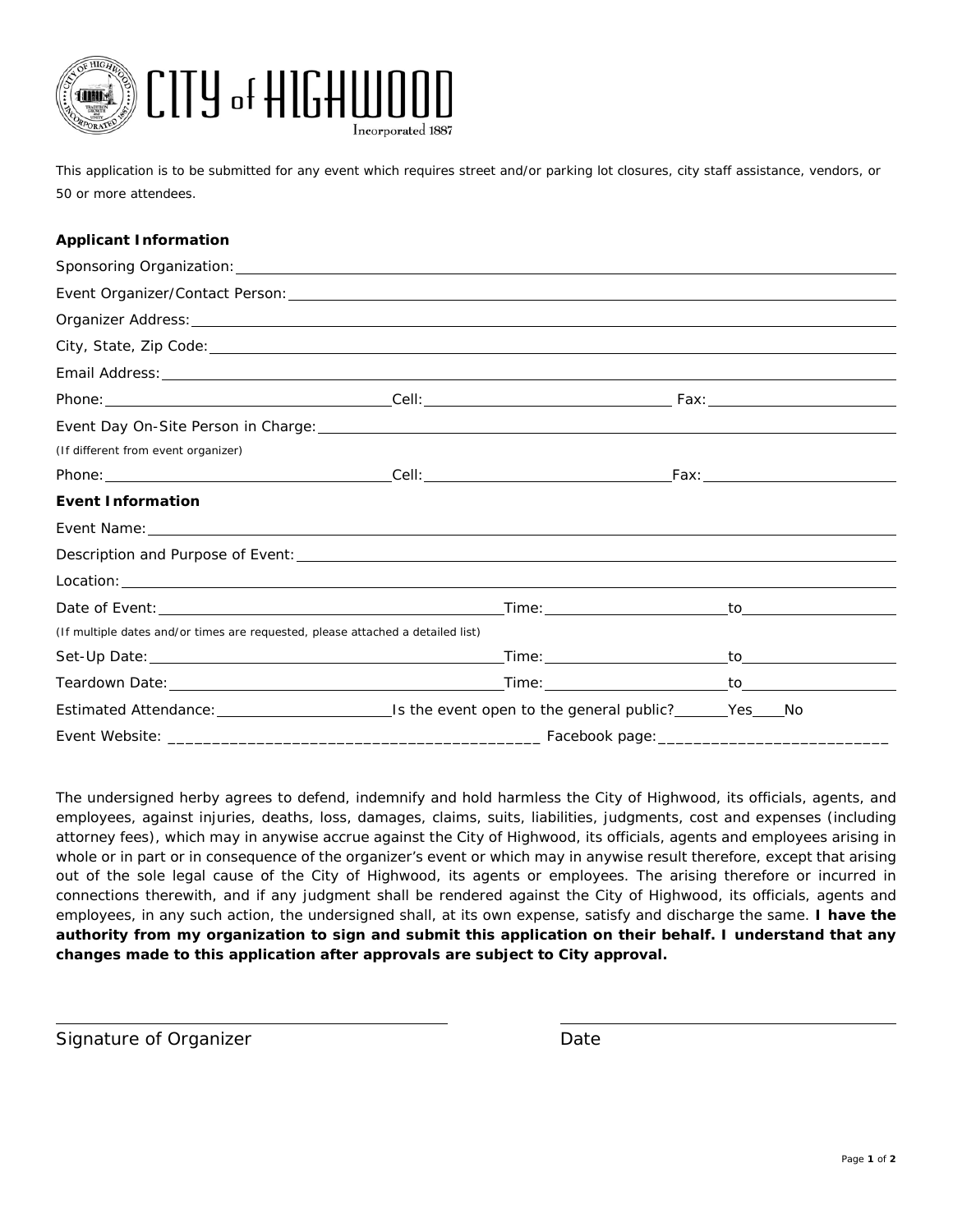

## **Additional Licenses & Permits**

Please check the following items that will be included in the event. Each of these items requires an additional license or permit. Please go to [www.cityofhighwood.org](http://www.cityofhighwood.org/) to obtain the appropriate application(s).

- Alcoholic Beverages
- Food Preparation/Sales
- Fireworks
- Raffle

Use of public streets, sidewalks or other public property

## **Supporting Documents**

The following items must be submitted with every special events permit application.

- An original letter of authorization from the owner(s) of the property where the special event is to occur, authorizing the use of the property for the event. *(If entire event is to be held on City property, approval of this application shall serve as authorization)*
	- A 8 ½" x 11" site layout plan for the event and/or map of the route to be traveled. (The size may be increased up to 1" x 17" as necessary to accommodate the proposed information.)

A written description of the planned role and responsibilities of volunteers, if any.

A written description and map of the traffic control and parking plan.

 An emergency response plan for weather, medical and other emergencies, which shall include but not be limited to an early warning system, a communications plan, an evacuation plan, shelter locations, first aid center, and provision for emergency medical staff.

An event security and safety plan for both during the event and overnight as appropriate.

 A Certificate of Insurance (General Public Liability Insurance \$1,000,000.00 naming the City of Highwood, its officials, officers, directors, employees, attorneys, and agents as additional insured hereunder). Please include Name of Event, Location and times of the event on the Certificate.

A clean-up plan for during the event and a post-event clean-up plan.

 A resident/business notification plan. The applicant shall provide written notification to adjacent residents and businesses at least two (2) weeks in advance of any proposed street and/or parking lot closures.

A description of any proposed tents, including size, location and need for electrical hook-ups.

A description of any amusement rides, amusement attractions, carnival or fair.

 A sound control plan including the hours during which music will be played, the location and direction of any proposed speakers, and measures to be taken to minimize the impact on adjacent properties.

A description any proposed food, drive or alcoholic beverage preparation or sales.

 A written explanation of requested Village services, if any (traffic control, installation of crowd control fencing, setting up street barriers, etc)

- Completed applications for other applicable permits and/or licenses including but not limited to electrical hookups, raffles, and liquor licenses, whether required by the City, County, or any other regulatory agency.
- Evidence of public liability insurance in an amount determined appropriate by the City Manager or designee.
- Description of restroom facilities. Restroom facilities ad deemed appropriate by the Building Official shall be provided for events longer than two (2) hours in duration.

An original signed reimbursement of fees agreement in a form provided by the Assistant to the City Manager.

 Any additional information which the City Manager or designee shall find reasonably necessary to a fair determination as to whether a special event permit should be issued.

Questions: Please contact Adrian Marquez, Assistant to the City Manager at 847-432-1924 ext 1103.